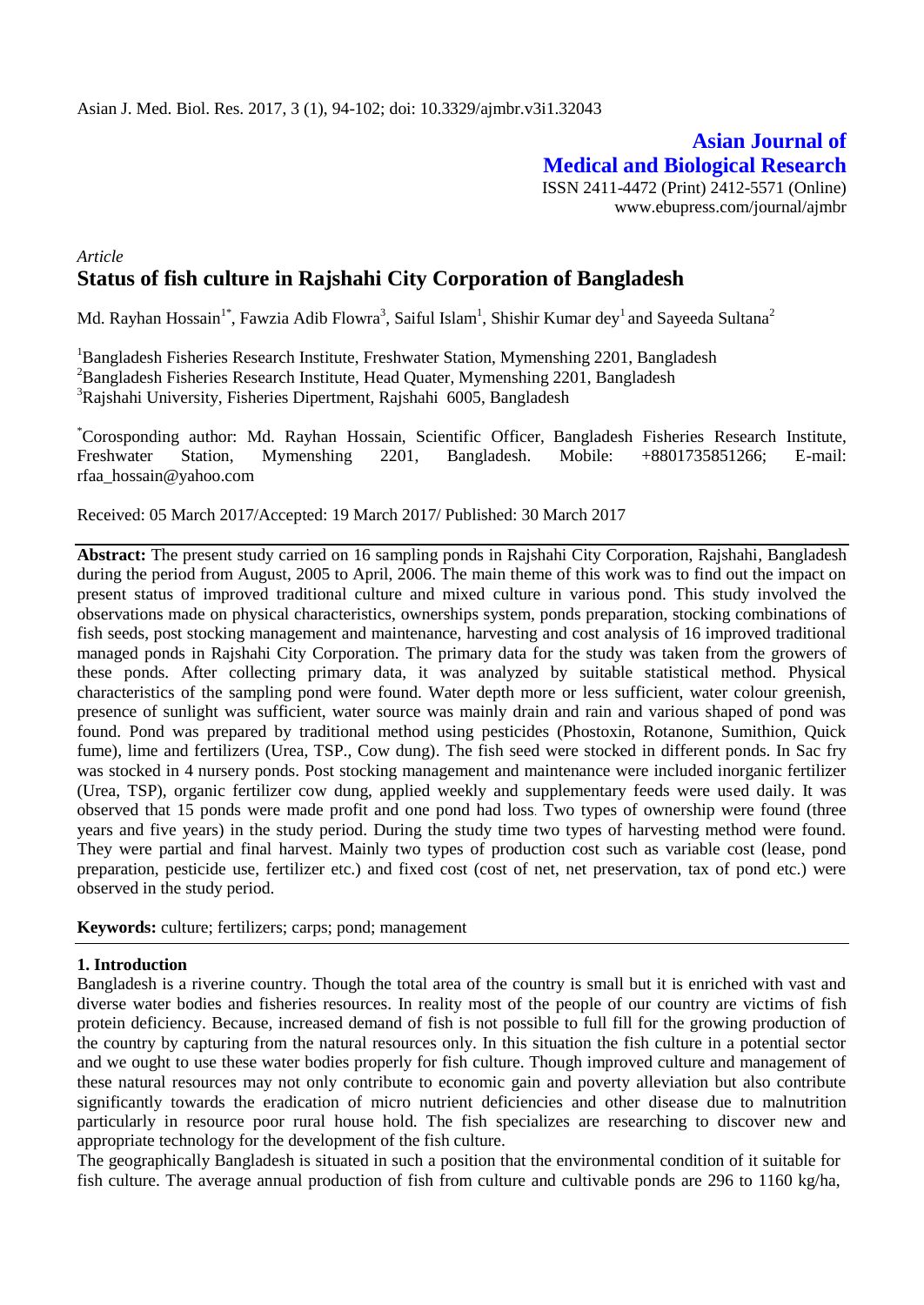which is approximately 17% of total fish production in the country and the average annual production from a swamp is 185 kg/ha. Fish production from a semi-intensive and extensive managed ponds was 2305 kg/ha. It also found that from an improved traditional part stocking managed ponds the average net production was 3679.09 kg/ha/yr (Mohsin, 2000). At present the average production of fish per amount from closed water body (culture) is 1496.37 kg/ha, which is 40.37% of the total fish production (DoF, 2001).Most of the fish farmers of Bangladesh follow the traditional carp culture method. However, a number of pond owners are now trying to improvise the traditional culture method by fertilizing the water bodies with supplementary feeding of fish (Mohsin, 2000). Post stocking management has been producing higher quantity of fish (Alikunhi *et al*., 1971; Singh *et al*., 1975; Dinesh *et al.,* 1986; Uddin *et al.,* 1998).

The recent decline fish production from inland open water is due to increasing fishing pressure and environmental degradation. It is possible to produce 3-4 mt. fish ha. per year by using the improved traditional method of fish culture of Bangladesh play an important rolein providing employment and per capital consumption of fish.

Simply the productivity of pond for carp culture depends on various physico-chemical parameters, plankton, aquatic vegetation etc. It's are related to various types of water temperature, pH, dissolved  $O<sub>2</sub>$  free CO<sub>2</sub> alkalinity and some other salts for growth and development (Nikolsky, 1963). Any charges of these parameters may affect the growth, development and maturity of fish (Nikolsky, 1963).

The carp fish production from a pond also depends on stocking density of fry, Fertilizing and finally as well as the proper management of the ponds. In Bangladesh the common culture able carp species are-Rohu, Catla, Marigal, Silver, Bighead, Common carp etc. The present study helps to know the present status of culture in pond of the study area. It is also to select the suitable carp culture method in the pond and also the cost analysis of this culture method. The proper production of these selective ponds can be estimated with focusing the importance of pond in fresh water in land fish culture. Better carp production of ponds would be able to supply fish protein to the poorer section of the population and thus will increases the annual intake of protein of the population of our country.

## **2. Materials and Methods**

The present study on the improved traditional methods and production of Carps were made in Rajshahi City Corporation. The primary data needed for the study were collected through the survey method by detailed questionnaires. This survey on the investigation of study areas, physical characters of ponds, pond preparation, stocking of fishes seeds, stocking rate and density, post stocking management and maintenance, harvesting and cost analysis.

## **2.1. Sampling method**

The survey program was carried on the ponds of Rajshahi City Corporation. Samples were taken from selective sampling pond and grower of these ponds.

## **2.2. Data collection**

In selective sampling ponds and the interview was taken from seven growers of sixteen ponds. Out of six parts of questions five are collected from the growers and rest one question is collected from the direct inspection of those ponds.

## **2.3. Study place and period**

The present study on the improved traditional culture methods and production of different species of carps will be made from 16 ponds at Rajshahi City Corporation. Rajshahi City Corporation in the North West part of Bangladesh. This study was carried out during the period June 2005 to March 2006.

## **2.4. Data analysis**

Data analysis were performed with MS excel statistical methods.

## **3. Results**

# **3.1. Physical characteristics of the sampling ponds**

Different physical characteristics of the sampling ponds  $(N=16)$  such as water area, water depth, shape, Dyke condition, depth of mud, soil type, water color, source of water and vegetation of the bank were recorded by direct inspection and observation. The obtained data of the physical characteristics of the sampling pond were analyzed and detailed result shown in the following Table1.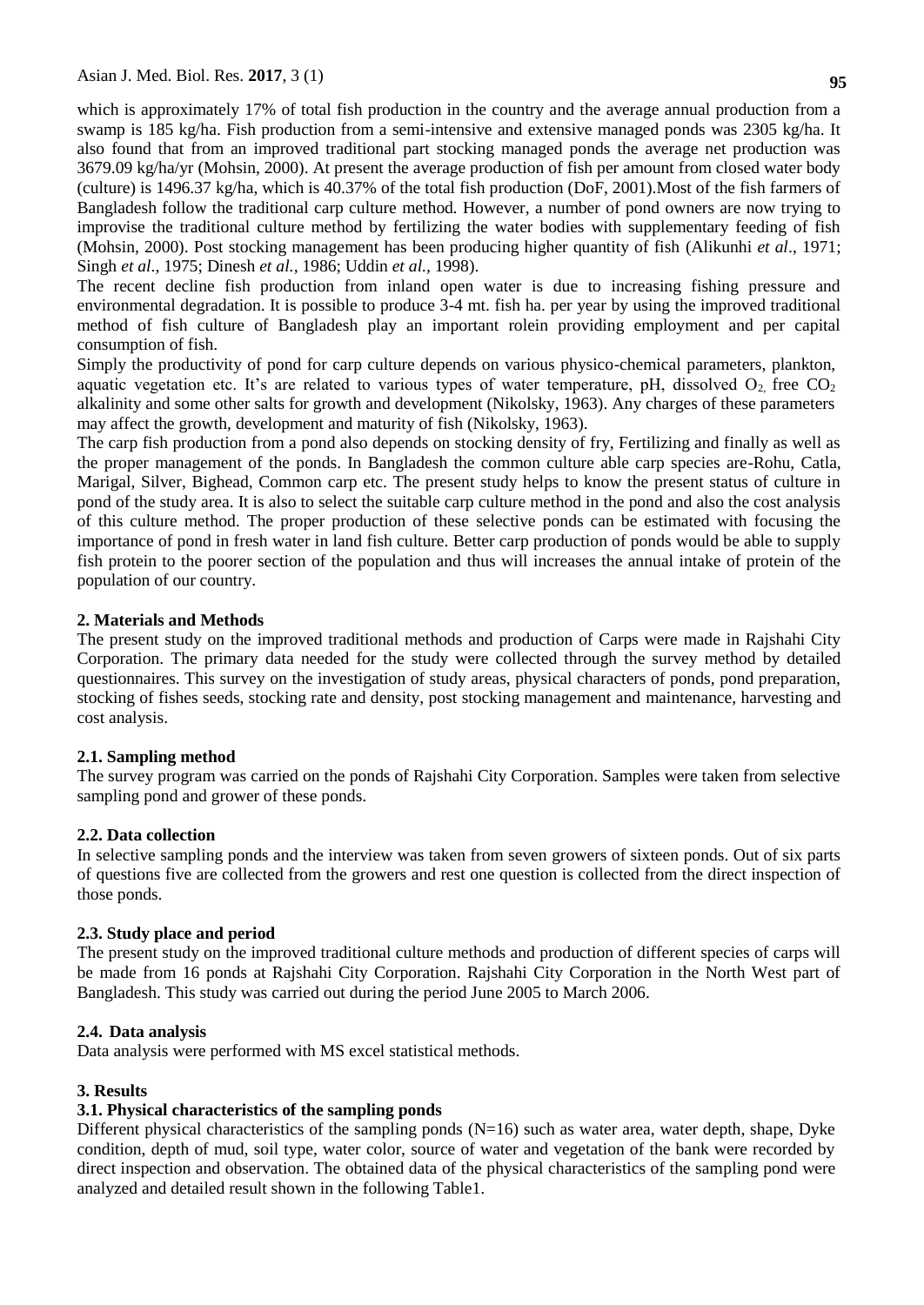Asian J. Med. Biol. Res. **2017**, 3 (1)

| N <sub>0</sub> | <b>Parameter</b>               | <b>Minimum</b> | <b>Maximum</b> | $Mean \pm SD$     |
|----------------|--------------------------------|----------------|----------------|-------------------|
|                | Water area(deci)               | 4.6            | 130            | $58.42 \pm 39.38$ |
|                | Average water depth $(m)$      | 1.25           | 3.87           | $2.16 \pm 0.79$   |
|                | Water depth at rainy season(m) |                | 5.39           | $2.80 \pm 1.19$   |
|                | Water depth at dry season(m)   |                | 2.52           | $1.47+0.48$       |
|                | Depth of mud                   |                | 95             | $54.03 \pm 29.41$ |

## **Table 1. Physical characteristics of the sampling pond.**

## **3.2. Ownership of the sampling ponds**

14 sampling pond were leased pond. The lease condition, duration and deposited money were varied. Duration of money during tease period minimum 15 Tk/deci and maximum 1,111 Tk/deci with a mean value 311.93±250.41.

#### **3.3. Pond type**

Out of 16 sampling ponds 4 were nursery, 7 were rearing and 5 were stocking ponds. Most of the pond 08 were rectangular rest of irregular 05 the round shape and square shape respectively.

#### **3.4. Pond preparation**

At first, either pesticides used and retting alone or dewatering was done for removing carnivorous and unwanted fishes and insects. After one or two days, lime was added to make the pond free from any fish parasites and to bring about suitable environment necessary for better health of fish. Four to six days after liming the pond were mannered with inorganic and organic fertilizers. Later, seven to ten days after manuring these ponds were made ready for stocked fish feeds in Table 2.

| <b>Items</b>         |                        |    | <b>Minimum</b> | <b>Maximum</b> | $Mean \pm SD$   |
|----------------------|------------------------|----|----------------|----------------|-----------------|
| Pesticides           | Phostoxin (piece/deci) |    | 0.16           | 14             | $6.91 \pm 5.20$ |
|                      | Rotenone (kg/deci)     |    | 0.08           | 0.08           | $0.08 \pm 0.00$ |
|                      | Sumithion (mU/deci)    | 4  | 3              | 20.2           | $0.05 \pm 8.22$ |
|                      | Quick fame             |    | 6              | 11.77          | $8.89{\pm}4.08$ |
| Lime                 | Dolomite (kg/deci)     | 15 | 0.29           | 2.0            | $0.92 + 57$     |
| Inorganic fertilizer | Urea (kg/deci)         | 11 | 0.2            | 2.02           | $0.98 \pm 0.65$ |
|                      | TSP (kg/deci)          | 10 | 0.3            | 1.8            | $0.78 \pm 0.50$ |
| Organic fertilizer   | Cow dung (Kg/deci)     |    | 0.5            |                | $5.37 + 4.74$   |

#### **Table 2. Quantity of the pesticide, lime and fertilizer which use during pond preparation.**

#### **3.5. Stocking of fish seeds**

A variety of fish species ware available in our country, but all were not suitable for culture in the ponds. From the very beginning Indian major carp was stocked and reared. Thereafter, some exotic species fish on assumption the names and stocking density of fish are given below in Table 3.

| Table 3. Stocking density of fingerlings. |  |  |  |  |  |
|-------------------------------------------|--|--|--|--|--|
|-------------------------------------------|--|--|--|--|--|

| <b>Sl. No.</b> | <b>Species</b> | No. of Pond | Stocking density (no./deci) |                |                 |  |
|----------------|----------------|-------------|-----------------------------|----------------|-----------------|--|
|                |                |             | <b>Minimum</b>              | <b>Maximum</b> | <b>Mean</b> ±SD |  |
|                | Ruhi           |             |                             | h              | $4.83 \pm 1.34$ |  |
|                | Catla          |             | 1.5                         |                | $2.82 \pm 1.05$ |  |
|                | Mrigel         |             |                             | 7.5            | $6.10 \pm 1.59$ |  |
|                | Silver carp    |             |                             |                | $2.90 \pm 1.92$ |  |
|                | Common carp    |             | 1.4                         |                | $1.88 + 0.67$   |  |
| <sub>b</sub>   | Sarputi        |             | 1.4                         |                | $1.40 \pm 1.21$ |  |
|                | Grass carp     |             | 0.3                         | 1.5            | $0.73 \pm 0.57$ |  |
|                | Big head       |             | 0.2                         |                | $1.73 \pm 1.36$ |  |

#### **3.6. Post stocking management**

Most of the farmers were used urea and TSP during post stoking management period which is varied from 0.02 kg/deci/yr to 0.5 kg/deci/yr and 0.04 kg/deci/yr to 0.3 kg/deci/yr respectively. They also use organic fertilizer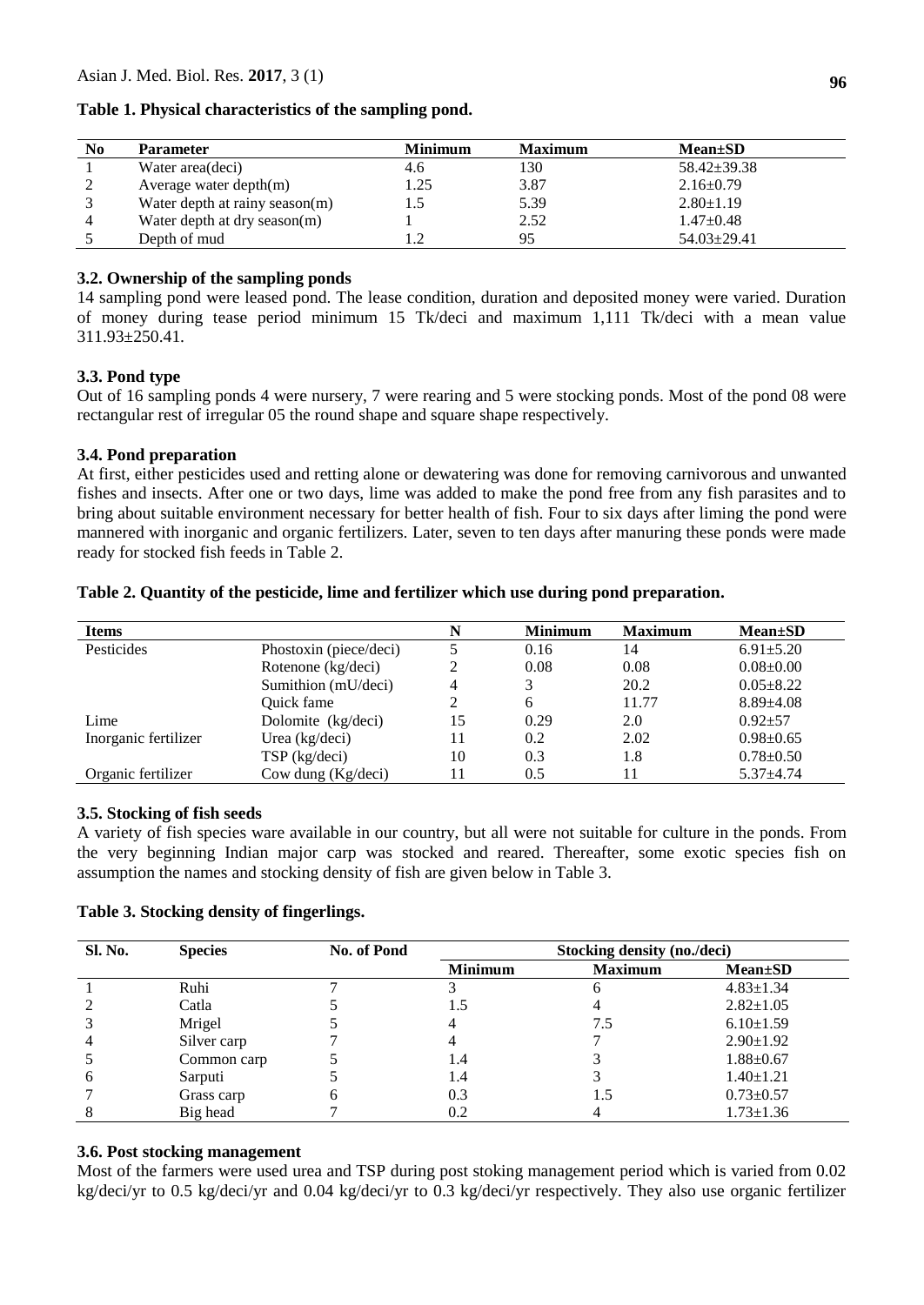like cow dung which was varied from 0.01 kg/deci/yr to 1 kg/deci/yr. Culture fish were feed with rice bran, wheat bran, wheat flower, maize flower, and mastard oil cake in Table 4.

| Items.        | Ingredient       | No. pond | <b>Minimum</b> | <b>Maximum</b> | $Mean \pm SD$   |
|---------------|------------------|----------|----------------|----------------|-----------------|
| Fertilizer    | Urea             | 8        | 0.02           | 0.5            | $0.27+0.23$     |
|               | <b>TSP</b>       |          | 0.04           | 0.3            | $0.21 \pm 0.11$ |
|               | Cow dung         |          | 0.04           |                | $2.06 \pm 3.54$ |
| Supplementary | Rice bran        |          | 0.01           |                | $0.64 \pm 0.87$ |
| Feed          | Wheat bran       | 4        | 0.03           | 0.5            | $0.21 \pm 0.20$ |
|               | Wheat flower     |          | 0.03           | 0.8            | $0.41 \pm 0.30$ |
|               | Maize flower     |          | 0.01           | 3.5            | $1.34 \pm 1.89$ |
|               | Mastard oil cake | 13       | 0.01           | 0.42           | $0.19 \pm 1.89$ |

**Table 4. Quantity of fertilizer and supplementary feed during post stocking management. (kg/deci/yr).**

## **3.7. Gross production of fish**

Minimum and maximum gross production of Rohu, Catla, Mrigal, Silver carp, Bighead carp, Grass carp, Mirror carp and Sorputi was observed minimum 0.46, 0.97, 0.26, 2.38, 0.64, 0.56, 1.5, 0.42 kg/deci/year and maximum 6.31, 2.16, 1.57, 3.23, 0.94, 1.02, 1.5, 0.42 kg/deci/year respectively in Table 5.

## **3.8. Gross production of marketable fish**

Gross production of marketable fish ware observed 5 sampling ponds. The following fish species are produced in Table 5.

## **3.8.1. Rohu**

The gross production of Rohu from 4 sampling ponds ware observed the minimum is 0.46 kg/deci/year and maximum 6.13 kg/deci/year with a mean value of 2.76±2.47.

## **3.8.2. Catla**

The minimum value of gross production of mrigal from 4 sampling ponds ware observed as 1.57 kg/deci/year and maximum  $0.26$  kg/deci/year with a mean value of  $1.22 \pm 0.64$ .

## **3.8.3. Mrigal**

The minimum value of gross production of mrigal from 4 sampling ponds ware observed as 1.57 kg/deci/year and maximum 0.26 kg/deci/year with a mean value of 1.22±0.64.

## **3.8.4. Silver carp**

The gross production of marketable silver carp from 2 sampling ponds ware observed as minimum 2.38 kg/deci/year and maximum 3.23 kg/deci/year with a mean value of 2.81±0.60.

## **3.8.5. Big head carp**

The gross production of big head carp from 2 sampling ponds ware recorded as minimum 0.64 and maximum 0.94 with a mean value of  $0.79\pm0.21$ .

## **3.8.6. Grass carp**

The gross production of grass carp from 2 sampling ponds ware recorded minimum 0.56 kg/deci/year and maximum 1.02 kg/deci/year with a mean value of 0.79±0.33.

## **3.8.7. Sarputi**

The gross production of sarputi from 1 sampling ponds was obtained as minimum 0.42 and maximum 0.42 with a mean value of 0.42.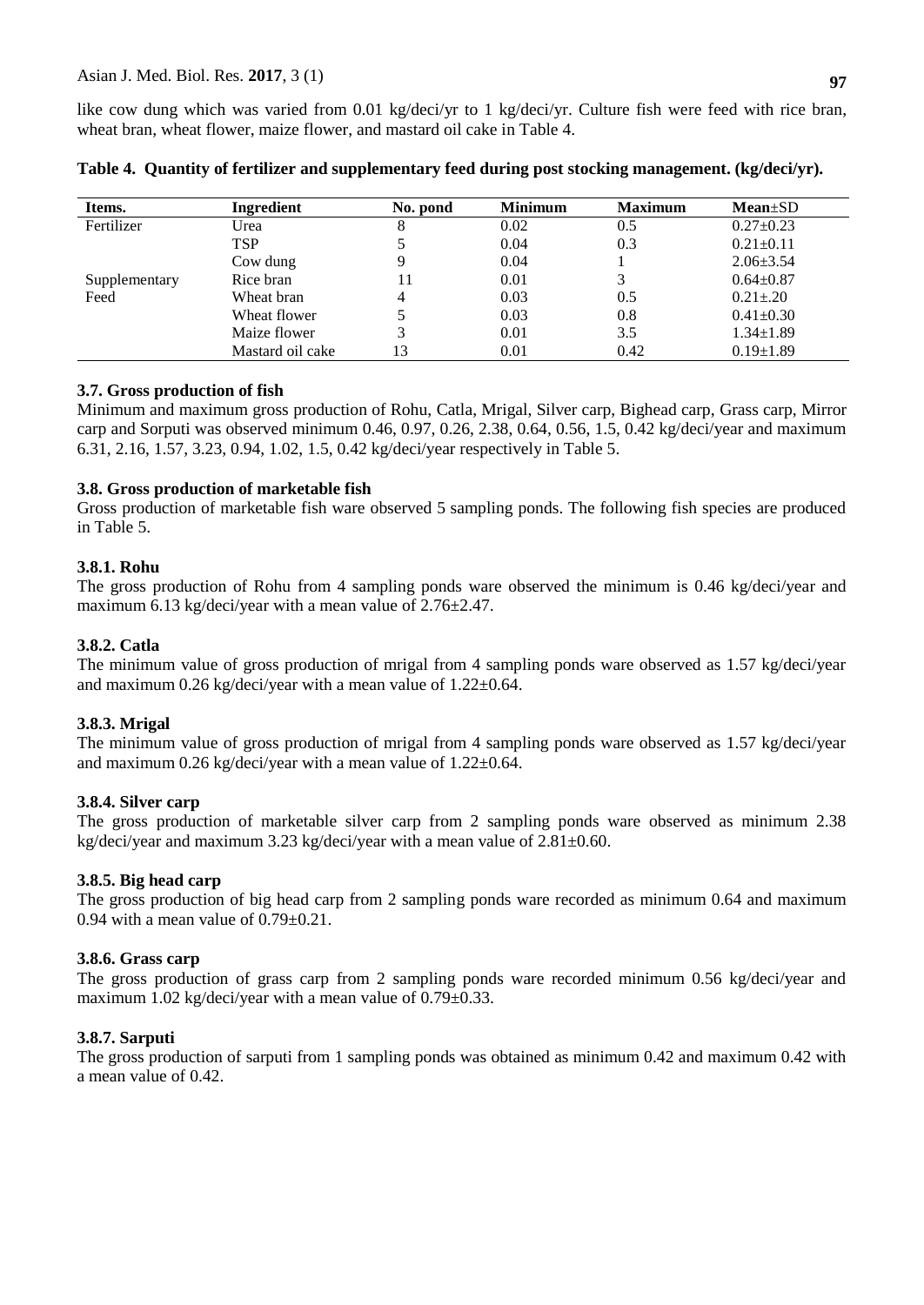| <b>Species</b> | N | <b>Minimum</b> | <b>Maximum</b> | $Mean \pm SD$   |
|----------------|---|----------------|----------------|-----------------|
| Ruho           | 4 | 0.46           | 6.13           | $2.76 \pm 2.47$ |
| Catla          | 4 | 0.97           | 2.16           | $1.33 \pm 0.56$ |
| Mrigal         | 4 | 0.26           | 1.57           | $1.22 \pm 0.64$ |
| Silver carp    | ∠ | 2.38           | 3.23           | $2.81 \pm 0.60$ |
| Big head carp  | ∠ | 0.64           | 0.94           | $1.79 \pm 21$   |
| Grass carp     | ∠ | 0.56           | 1.02           | $0.79 \pm 0.33$ |
| Mirror carp    |   | 1.5            | 1.5            | $0.59 \pm 0.33$ |
| Sarputi        |   | 0.42           | 0.42           | $0.69 \pm 0.33$ |

## **Table 5. Gross production of the marketable fish (kg/deci/yr).**

## **3.9. Cost analysis**

Different aspects of the economic analysis had state below. Mainly two types of production cost were observed such as- 1) Variable cost: The details of variable cost analysis were expressed in term of investment of pond to maintains uniformity between different pond size. 2) Fixed cost**:** (Cost of net, net preservation, guard shed, hons, tas of pond) were not added here. The following items were included in variable cost of the production cost.

## **3.9.1. Cost of ownership**

The cost of this purpose  $(N=14)$  was minimum1 Tk/deci/yr and maximum 1111 Tk/deci/yr, with a mean value of 311.93±250.4.

#### **3.9.2. Cost for pesticides**

Out of the 16 sampling pond, phositoxin was used  $(N=5)$  the cost of this purpose was minimum 0.3 Tk/deci/yr and maximum 28 Tk/deci with a mean value  $13.70 \pm 10.48$ .

#### **3.9.3. Cost for stocking of fish seeds**

Minimum and maximum fish seed cost of Rohu,Catla, Mrigal, Silver carp, Bighead carp, Sorputi Mirror carp and Grass carp, were observed minimum 7.5,1.5,4,0.25,0.32,1.2,0.6,0.3 kg/deci/year and maximum 18,9,10,105,12,7.5,7,9 kg/deci/year respectively in Table 7.

#### **3.9.4. Cost for fertilizer and feed**

Cost of inorganic fertilizer urea and TSP ware minimum 0.13 Tk/deci/yr,0.7 Tk/deci/year to maximum 3.6 Tk/deci/year, 5.4 Tk/deci/year respectively. On the other hand cost of organic fertilizer cow dung was minimum 0.08 Tk/deci/year and maximum was 27.5 Tk/deci/year. Five types of supplementary feeds ware used during post stocking management and maintenance. Minimum cost of rice bran, wheat bran, wheat flower, maize flower and mastard oil cake ware 0.08, 0.2, 0.6, and 0.8 Tk/deci/yr respectively. Maximum cost of rice bran, wheat bran, wheat flower, maize flower and mastard oil cake ware 6, 5, 6.4 and 3.75 Tk/deci/yr respectively in Table 6 & 8.

#### **3.9.5. Cost of management maintenance**

Two items were included in that purpose such as cost for netting and currying and cost for tax of sold fish. The cost of netting and currying was minimum 533.6 Tk/pond and maximum was 6396 Tk/pond with a mean value of 2236.38±1506.9. Cost for tax of sold fish purpose was minimum 15 Tk/pond and maximum was 120 Tk/pond with a mean 42.44±32.32.

| <b>Items</b>         |           | No. of pond | <b>Minimum</b> | <b>Maximum</b> | $Mean \pm SD$     |
|----------------------|-----------|-------------|----------------|----------------|-------------------|
| Pesticides           | Phostoxin |             | 0.3            | 28             | $13.70 \pm 10.48$ |
|                      | Rotenone  |             | 25.6           | 25.6           | $12.70 \pm 10.48$ |
|                      | Sumithion |             | 1.8            | 12.12          | $4.92 + 4.83$     |
| Lime                 | Dolomite  | 15          | 2.5            | 12             | $5.61 \pm 3.16$   |
| Inorganic fertilizer | Urea      | 11          | 1.5            | 12.14          | $5.94 \pm 3.91$   |
|                      | TSP       | 10          | 0.8            | 32.4           | $12.83 \pm 9.93$  |
| Organic fertilizer   | Cow dung  |             | 0.75           | 17             | $7.94 \pm 7.40$   |

#### **Table 6. Cost for pond preparation (Tk/deci/yr).**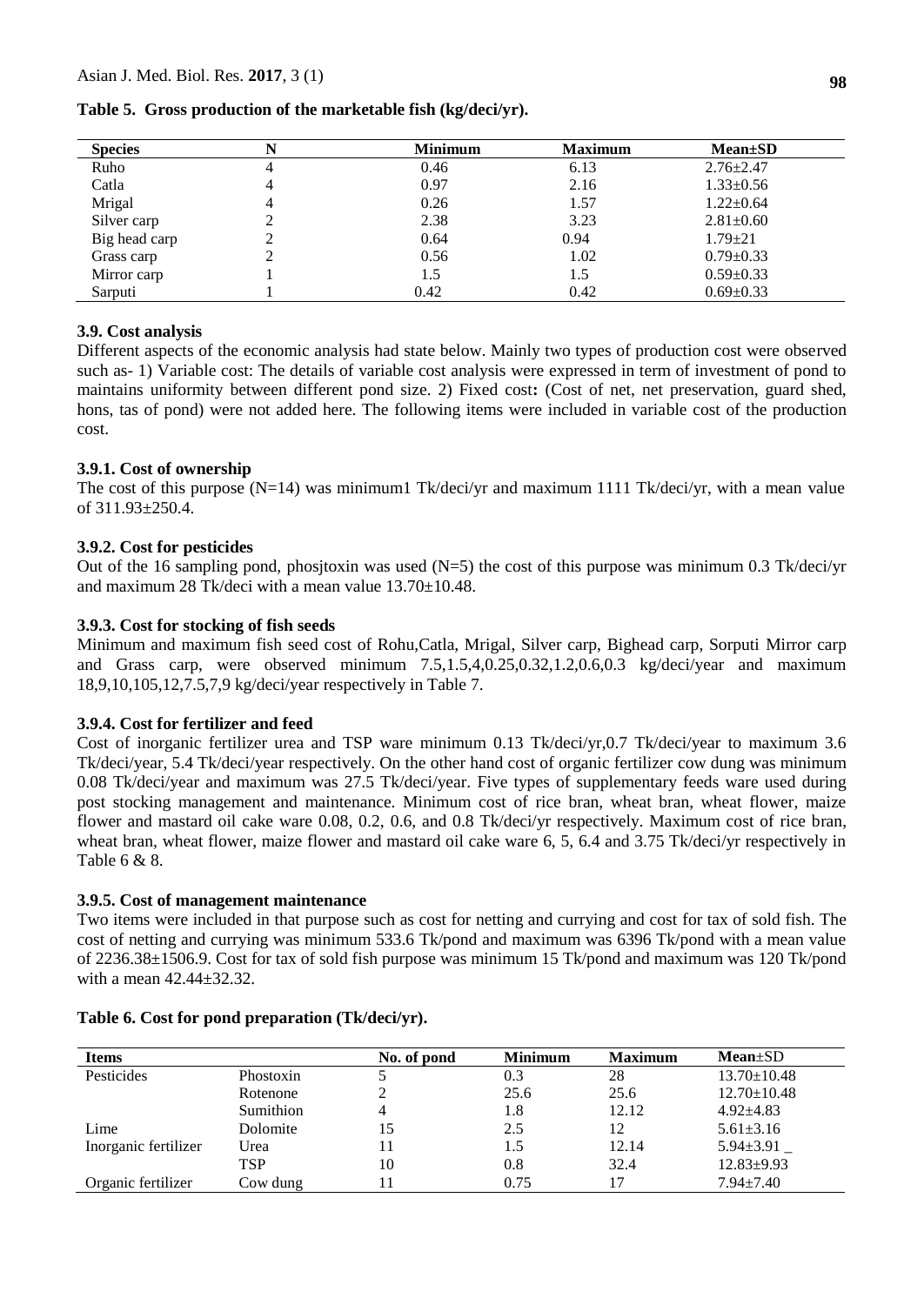| <b>Items</b> | No. of pond | <b>Minimum</b> | <b>Maximum</b> | $Mean \pm SD$    |
|--------------|-------------|----------------|----------------|------------------|
| Ruho         |             | 7.5            | 18             | $11.74 \pm 3.90$ |
| Catla        | 6           | 1.5            |                | $4.25 \pm 2.82$  |
| Mrigal       | 4           | 4              | 10             | $5.85 \pm 2.79$  |
| Silver carp  |             | 0.25           | 10.5           | $3.39 \pm 3.88$  |
| Big head     |             | 0.32           | 12             | $3.47\pm4.20$    |
| Sarputi      |             | 1.2            | 7.5            | 3.08f2.56        |
| Commoncarp   |             | 0.6            |                | $3.72 \pm 2.70$  |
| Grass carp   | 6           | 0.3            |                | $4.37 \pm 3.70$  |

## **Table 7. Cost for stocking fingerlings (Tk/deci/yr).**

## **Table 8. Cost for fertilizer and supplementary feed used during post stocking management. (kg/deci/yr)**

| <b>Sl. No.</b> | <b>Items</b>     | No. of pond | <b>Minimum</b> | <b>Maximum</b> | $Mean \pm SD$     |
|----------------|------------------|-------------|----------------|----------------|-------------------|
|                | Urea             |             | 0.13           | 3.6            | $1.55 \pm 1.40$   |
|                | <b>TSP</b>       |             | 0.7            | 5.4            | $3.35 \pm 2.02$   |
|                | Cow dung         |             | 0.08           | 27.5           | $3.81 \pm 8.92$   |
|                | Rice bran        |             | 0.08           |                | $2.20 \pm 1.94$   |
|                | Wheat bran       | 4           | 0.2            |                | $12.96 \pm 24.70$ |
| <sub>6</sub>   | Wheat flower     |             | 0.6            | 6.4            | $3.54 \pm 2.06$   |
|                | Maize flower     |             | 0.8            | 3.75           | $2.77 \pm 1.70$   |
|                | Mastard oil cake |             | 0.12           |                | $2.38 \pm 1.57$   |

#### **3.10. Gross return**

Mainly eight species of fish were sold. Gross return of Rohu, Catla, Mrigel, Silver Carp, Big head carp, Sorputi, Mirror carp and Grass carp, gross return was minimum 60,70,40,82,60,15,46,45 Tk/deci/year and maximum was 3680,600,190,530,480,115,6000,250 Tk/deci/year respectively in Table 9.

## **Table 9. Species wise gross return of 16 sampling pond (Tk/deci).**

| <b>Items</b> | No. of pond | <b>Minimum</b> | <b>Maximum</b> | $Mean \pm SD$        |
|--------------|-------------|----------------|----------------|----------------------|
| Ruho         | 14          | 60             | 3680           | 613.93±909.99        |
| Catla        | 13          | 75             | 600            | 288.56±125.42        |
| Mrigal       | 11          | 40             | 190            | $112.7 \pm 58.07$    |
| Silver carp  | 12          | 82             | 530            | $200.46 \pm 147.60$  |
| Big head     | 9           | 60             | 480            | $218.42 \pm 153.55$  |
| Sarputi      | 4           | 15             | 115            | $45.75 \pm 47.00$    |
| Common carp  | 11          | 46             | 6000           | $664.42 \pm 1771.08$ |
| Grass carp   | 9           | 45             | 250            | $107.61 \pm 78.85$   |

## **3.15. Net profit or loss**

It was observed that 15 ponds made profit on the other hand one pond loss. The height profit of 4427.4 Tk/deci/year was recorded for pond no.-2. The mean value of gross return 1751.02±1344.79 Tk/deci/year as shown in Table 10.

#### **Table 10. Total production cost, gross return and net profit (Tk./deci).**

| <b>Items</b>          | No. of pond | <b>Minimum</b> | <b>Maximum</b> | $Mean \pm SD$         |
|-----------------------|-------------|----------------|----------------|-----------------------|
| Total production cost | 16          | 112.02         | 157.6          | 647.62+430.40         |
| Total gross return    | 16          | 125            | 6000           | $1751.05 \pm 1344.79$ |
| Net profit            | 16          | $-35.5$        | 4427.4         | 1103.40±1160.73       |

## **4. Discussion**

Traditional system of pond culture has been existing in our country for centuries. However it is only necessity that a great deal of advancement has been made in our fish culture system. The recent decline in fish production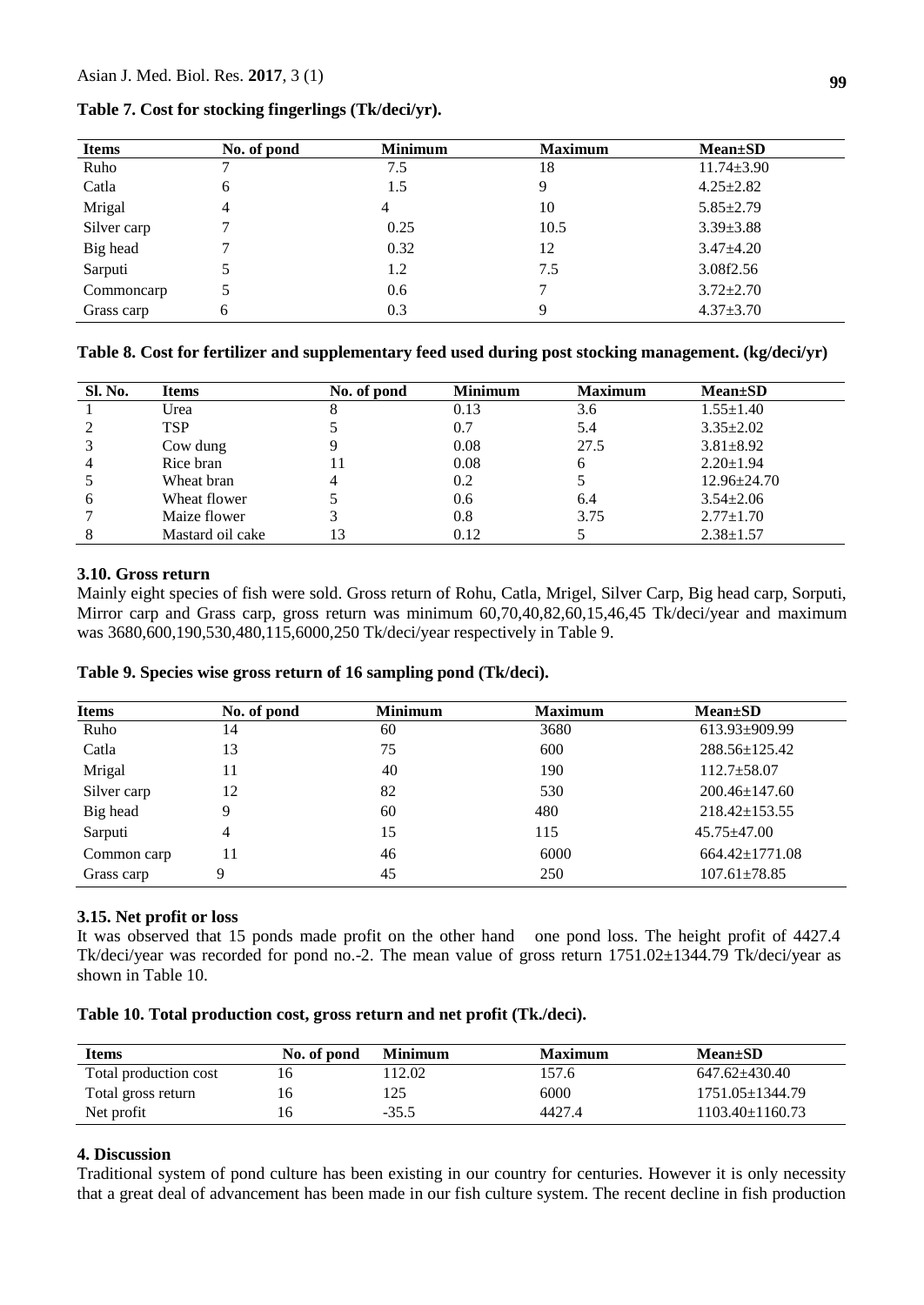from inland open waters is due to increasing fishing pressure and environment degradation. The present study deals with the mixed fish culture of carps in improved traditional fish culture system in Rajshahi City Corporation district. The highest water area in 130 decimal and lowest 4.6 decimal is with a mean 58.42±39.38. It is observed that those ponds which water area is high are made low profit. Because the cost of culture at large size pond are very expensive. So it is a factor from making a better profit. Collins (1971) reported that pond size had certain influence on fish growth.

The highest water depth recorded 5.39m at rainy season and the lowest as 1.5m at winter. The highest averages water depth is 3.87m and lowest average water depth is 1.25m with a mean value of 2.16 $\pm$ 0.79m. Ehsan et al. (1997) reported lower water depth during dry season. From the point of view of biological productivity of a pond Jhingran (1985) suggested 2m depths may be cogenial forms. Because the water of these pond are used for irrigation in the dry season. Thus, the point of view of average water depth, it can be said that most of the sampling ponds are adequate for carp culture. The shapes of the ponds are different dimensions. In the sampling ponds, rectangular shape is common. Which are suitable for fishing Mohsin (1999) reported that rectangular shape of pond suitable for culture. In the sampling ponds, rain is common source of water at the rainy season. Others are drainage. Hence, it is observed that the depth of water has direct relationships with rain.

The water color of the most ponds is clear and greenish which is suitable for fish culture. Two type of ownership system are found. These are personal pond and leased pond. In case of lease total money should be deposited during base agreement, years of lease duration and amounttotal money are varied between pond and owner.Pond preparation is one of the most important tasks for successful and pond culture operation. But they are the pond is removed off carnivores and unwanted fishes and insects by using pesticides and netting in 16 ponds.

In case of using pesticides and netting, five types of pesticide are used in different ponds. Mast of the ponds used rotenone at an average rate of 0.8 kg/deci. Bides sumithion is used at an average rate of 8.05 ml/deci.

After 1-2 days lime is added at an average rate of 0.98% kg/deci. Four to six days after liming two type of inorganic and one type of organic fertilizer are used in the study ponds Urea and TSP are used at an average rate of 0.98 and 0.78 respectively. Cow dung is used at an average rate of 5.37.

Polyculture of the Indian major carp to determine better methods of increasing fish production. The ponds were fertilized with organic andinorganic fertilizers and supplied artificial feeds. The ponds were stocked with 6000 fingerlingsper ha. After a year the gross production recorded for two ponds were 15.91 kg/deci/year respectively. Ling (1977) reported that through poly culturekg/deci/year could be obtained from heavily fertilized ponds as against 1.71 kg/deci/year obtained from the ponds without fertilizer.Later seven to ten days after manuring these ponds are made ready for stocking of fish seeds.Two group of fish seeds is stocked in different sampling ponds. Out of is sampling ponds, group-1 (Sac fry, fry) is stocked in 4 ponds.Out of the 16 sampling ponds, fingerlings is stocking in 7 ponds. Five to Eight (from 11 sp.) species are stocked in different ponds. Details stocking combination is given below. Six type of stocking combination of fingerlings are found. Chowdhury *et al.* (1978) reported fish production by application of composition of composite fish culture technology in ponds with a high stocking density of 53.92 fingerlings/decimal. The ponds recorded average gross and net production of 30.90 kg/deci and 30.14 kg/deci/year. Respectively, which was about 7 times the normal production of around 4.04 kg/deci/year reported by the ordinary fish farms.

Post stocking management and maintenance is included following phenomenon. Two types of inorganic fertilizers are used. Urea,TSP are used at an average rate of 0.27 kg/deci/year and 0.21 kg/deci/year orderly. The overall survival was highest is the medium urea treatment. Total net fish production was highest is the medium urea treatment (Dinesh *et al*., 1986) higher fish production could be achieved managing with the right type of notrogen fertilizers (Shah *et al.,* 1975). One types of organic fertilizer **is** used. Cow dung is used at an average rate of 0.06 kg/deci/year. Fertilizer is used mostly daily or weekly. Jhingran and Pullin (1985) suggested different does of organic and inorganic fertilizer for increasing growth and survival of fry and fingerlings Khan and Jhingran (1975) mentioned both organic and inorganic fertilizer used in the carp nursery ponds. Organic fertilizer used in daily.

Most of the ponds used supplementary feeds. Rice bran, wheat bran, wheat flour, maize flour, mustard oil cake are used as supplementary feed at an average rate of 0.64, 0.21, 0.41, 1.34 kg/deci/year respectively. Supplementary feed are used daily. Fertilizer and supplementary feed are sued regularly daily or weekly. In some times, fertilizers are used irregularity. Four groups of fishes are produced. These are Group-I (Sac fry) is produced at gross production 0.09 kg/deci. Group-II (fry) is produced at gross production 0.56 kg/deci and Group-Ill (Fingerlings) is produced at an average rate of 25.24 kg/deci. The highest gross production (Group-II) is 10.5 kg/deci/year for silvdr carp and the lowest is 0.3 kg/deci/year surputi. Mohsin (2000) recorded a fish production of 16.34 kg/deci/year from improved traditional and post stocking management ponds. He quoted that the average total weight of fish seeds was 14.89 kg/deci/year and maximum 25.85 kg/deci/year.The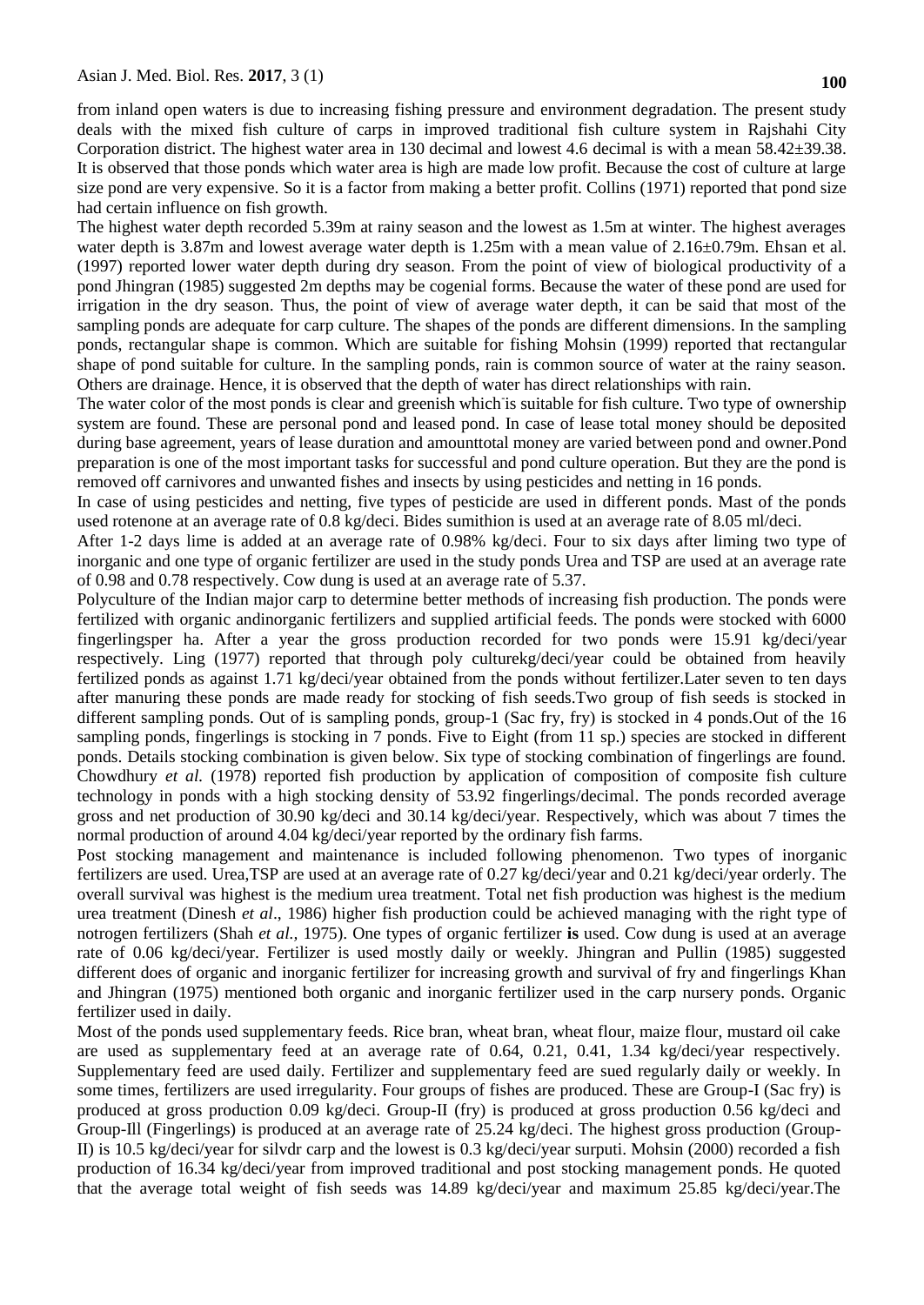Asian J. Med. Biol. Res. **2017**, 3 (1)

production rate however is satisfactory. It may be considered as sufficiently to the other inland fish production countries and even to the present need for our country.Total production cost in included following main items, which are given respectively.

Cost of owner (lease) is varied from Tk. 15 to 1111 deci/year. The mean value of this purpose is Tk. 311.93 deci/year. The average cost for pond preparation is Tk. 93.68 deci. The highest cost is Tk. 68.60 deci pond no. 10 and the cost is Tk. 2.5 deci pond no. 12.The average cost for stocking of fish seed fingerlings 39.82 Tk/deci. The highest average cost of Rohu 18 Tk/deci and lowest cost of grass carp 0.3 Tk/deci. The average cost for post stocking management and maintenance is Tk. 24.11 deci. The average cost for harvesting and marketing is Tk. 72.13 deci. The highest production cost is Tk. 1572/pond. The highest net profits are Tk. 6000/pond. and lowest net loss 35.5 Tk/pond and mean value 1103.4 Tk/deci/year. From present findings it should be cleared that all the grower of the sampling ponds are made profit. The profit of the some pond is less due to the high production cost of these ponds.

#### **5. Conclusions**

In the present study, it is clearly indicates that the fish farmer at Rajshahi City Corporation are showing productivity and they have improved traditional method of fish culture. The environmental condition and socio economic condition of fish farmer are attraction them to work with improved traditional fish farming because the improved traditional method in respect of fish bio-mass production and net profit. It was it observed that 15 ponds are making profit and one pond is make loss. Two types of ownership were found (three years and five years) in the study period. During the study time two types of harvesting method were found. They were partial and final harvest. Mainly two types of production cost such as variable cost (lease, pond preparation, pesticide use, fertilizer etc.) and fixed cost (cost of net, net preservation, tax of pond etc.) were observed in the study period.

#### **Acknowledgements**

The author wish to expresses his heartiest gratitude, sincere appreciation and deep sense of respect to reverend teacher Fawzia Adib Flowra, Assistant Professor, Department of Fisheries, Rajshahi. Her scholastic suggestions construction criticism from the beginning the completion of this work is gratefully acknowledged.

#### **Conflict of interest**

None to declare.

## **References**

- Alikunhi et al, 1971. Studies on composite fish culture production by compatible combinations of India and Chinese carps. J. Ind. Fish. Assoc, 1: 26-27.
- Ahmed N, 1985. Management of inland water fish form (in Bangla). Directorate of fisheries, Dhaka 1000.
- Chowdhury H., NGS Rao, GN Shah, M Rout and DR Ranaujia, 1978. Record fish production through intensive fish culture in a farmer's ponds. J. Indand Fish. Soc. India, 10: 19-27.
- Chowdhury SN, 2001. Brief on Development of Fisheries, Bangladesh.Department of Fisheries. Ministry of Fisheries and Livestock.
- Collins RA, 1971. Cage culture of cat fish in reservoirs. Resorv. Publ. V. S. Bur. Sportfish wid. 102: 115-125.
- Dinesh KR., TJ Varghese and MC Nandeesha. 1986. Effects a combination of poultry manure and varying doses of urea on the growth and survival of cultured carps. in**:** JL Maclean, LB Dizon and LV Hosillos (eds.) The first Asian Fisheries forum. Asian Fish. Soc., Manila, Philippines, pp. 565-568.

DOF, 1999-2000*.* Brief on Development of Fisheries Bangladesh, Department of Fisheries, Dhaka, Bangladesh.

- DOF, 2001. Brief on Development of Fisheries Bangladesh Department of Fisheries, Dhaka, Bangladesh.
- Ehsan MA, MS Hossain, MA Mazid, AFA Mollah, S Rahman and A Razzaque, 1997. Limnology of Chauda Beel. Bangladesh. J. Fish Res., 1: 31-40.
- Hossain MA, MA Toyub, MN Islam and MR Hasan, 1994. Effect of species combination on the growth of major and Chinese carp in demonstration ponds under feni district. Bangladesh. J. Agril. Sci**.,** 21:257-266.
- Hossain MI, 2003. Eco-Microbiology of same swamps of the Rajshahi University campus-IV: Incidence of *Pseudomonus Sp.* on *Tilapia nilotica* in association with aquatic insects. M. Sc. Thesis submitted to the department of Zoology, University of Rajshahi.
- Jhingran VG and [RSV Pullin, 1985. A. hatchery](http://r.s.v.pullin.1985.a.hatchery/) manual for the common Chinese and Indian major carps. ICLARM studies and reviews. pp. 11: 191
- Karim MA, 1978. Aquaculture in South East Asia, University of Washington Press, Seattle. pp. 108.